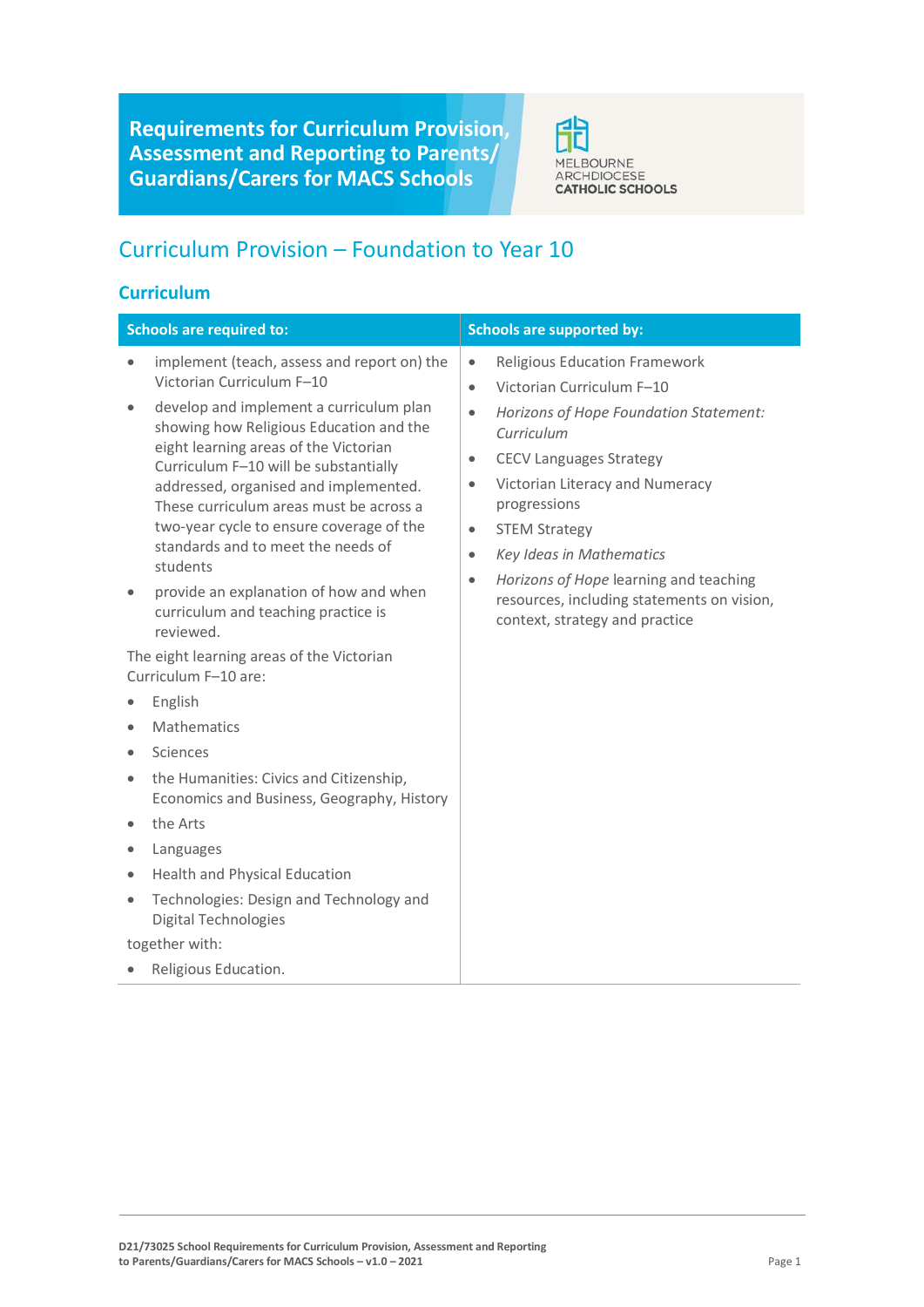### **Differentiated learning**

| <b>Schools are required to:</b>                                                                          | <b>Schools are supported by:</b>                                                                                          |
|----------------------------------------------------------------------------------------------------------|---------------------------------------------------------------------------------------------------------------------------|
| • use a whole-school approach to differentiated<br>teaching and learning for all students,<br>including: | • Horizons of Hope Foundation Statement:<br>Learning Diversity in a Catholic School<br><b>CECV Intervention Framework</b> |
| $-$ students with disability                                                                             |                                                                                                                           |
| - gifted and talented students                                                                           |                                                                                                                           |
| - students who are learning English as an<br>additional language or dialect (EAL/D).                     |                                                                                                                           |

# **Student learning**

# **Schools are required to: Schools are supported by: Schools are supported by:**

- have appropriate processes in place to support all students to progress towards and achieve the learning outcomes normally expected for their student cohort, and to plan and achieve improvements in those learning outcomes
- demonstrate planning for improved student learning outcomes, including:
	- − evidence of assessment schedules for all students including comprehensive assessment schedules in place prior to NAPLAN at Year 3 to identify students at risk
	- − evidence of using and reporting on national testing (NAPLAN) data, VCE and VCAL data, and On Track data (for example, a data collection schedule, explanation of how the data is analysed, self-reflection reports and action plans)
	- − evidence of using student outcomes data to inform goal setting against the Victorian Curriculum F–10 and to design improvement strategies
	- − teacher professional learning that is informed by an analysis of student performance data (for example, a plan to improve student learning outcomes including what data, such as NAPLAN, the school collects to monitor outcomes)
	- − how the school analyses and uses data to set goals and targets for outcomes, and to design improvement strategies, including students at risk
	- − Personalised Learning Plans, appropriate interventions or adjustments, and support groups to assist students who require additional support.

- school improvement survey data
- school data snapshots
- Victorian Curriculum and Assessment Authority (VCAA) data service
- School Improvement Framework
- *Horizons of Hope Foundation Statement: Pedagogy in a Catholic School*
- *Horizons of Hope* learning and teaching resources
- School Improvement Plan
- Annual Action Plan
- *Horizons of Hope Foundation Statement: Leadership in a Catholic School*
- Victorian Curriculum F-10
- $\bullet$  teacher professional learning (PL) inschool PL; PL offered and/or sponsored by MACS; PL delivered by the VCAA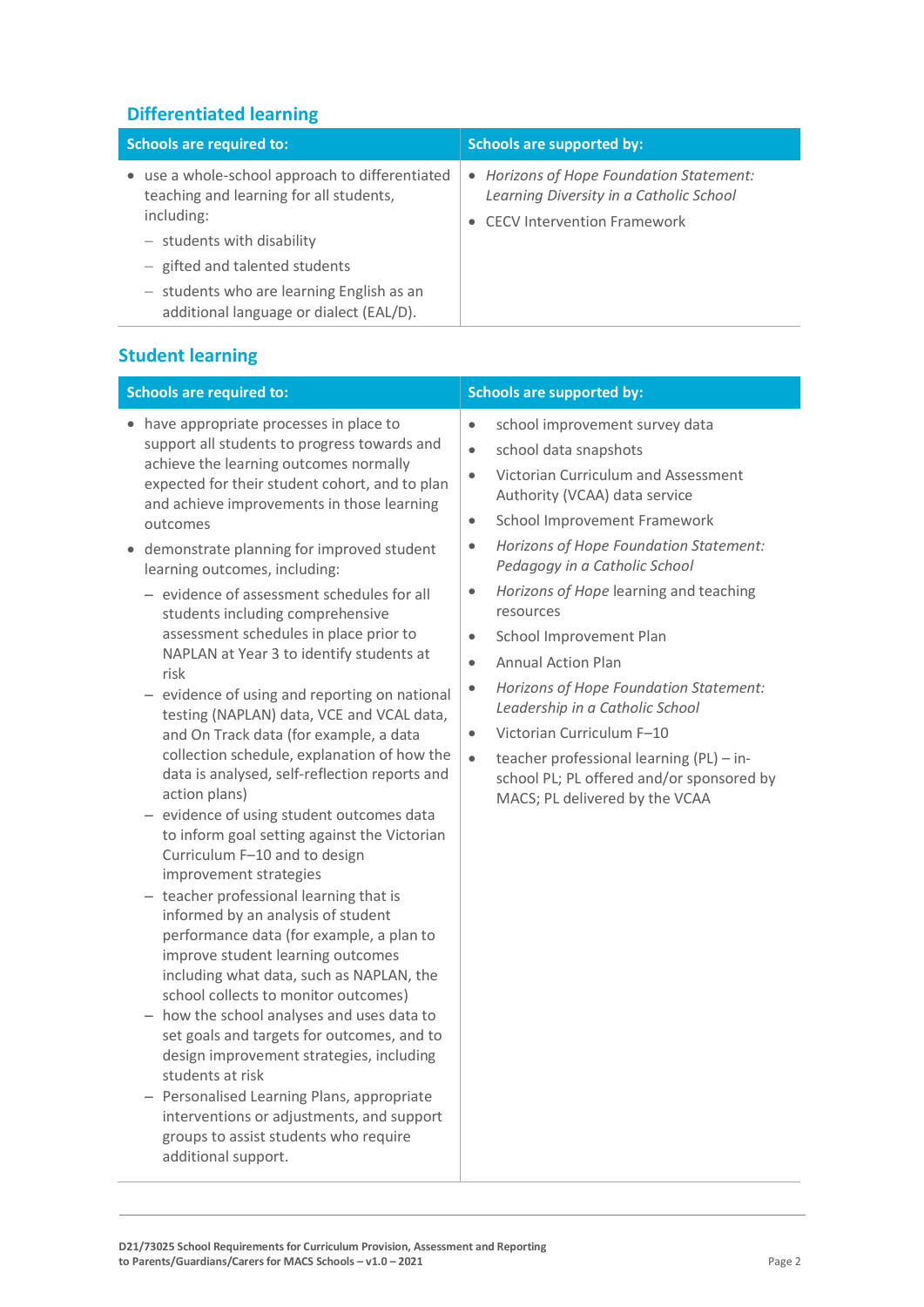# Assessment

| <b>Schools are required to:</b>                                                                                                                                                                                                                                                                                                                                                                                                                                                                                                                                                                                                                                                                                                                                                                                                                                                                                                                                                                                                               | <b>Schools are supported by:</b>                                                                                                                                                                                                                                                                                                                            |
|-----------------------------------------------------------------------------------------------------------------------------------------------------------------------------------------------------------------------------------------------------------------------------------------------------------------------------------------------------------------------------------------------------------------------------------------------------------------------------------------------------------------------------------------------------------------------------------------------------------------------------------------------------------------------------------------------------------------------------------------------------------------------------------------------------------------------------------------------------------------------------------------------------------------------------------------------------------------------------------------------------------------------------------------------|-------------------------------------------------------------------------------------------------------------------------------------------------------------------------------------------------------------------------------------------------------------------------------------------------------------------------------------------------------------|
| Teachers are required to assess and monitor<br>student growth, learning progress and<br>achievement against the achievement standards<br>in the curriculum framework and within the<br>learning and teaching program.<br>Assessment and reporting practices play<br>important roles in the development of the<br>learning culture within a MACS school.<br>Assessment is a means for leaders, teachers and<br>students to learn alongside one another, in<br>affirming progress and meeting regulatory<br>responsibilities to engage authentically with<br>students and families to identify student<br>learning progress and opportunities for further<br>growth and development.<br>Across every MACS school there is a goal of the<br>full flourishing of each student across religious,<br>physical, cognitive, social and emotional<br>domains for each student. This multi-<br>dimensional approach to assessment of learning<br>respects the sacred dignity of the learner and<br>engenders a sense of being valued and<br>understood. | Horizons of Hope Foundation Statement:<br>$\bullet$<br>Assessment in a Catholic School<br>• Victorian Curriculum F-10<br>Horizons of Hope Foundation Statement:<br>$\bullet$<br>Learning Diversity in a Catholic School<br>Horizons of Hope Foundation Statement:<br>Wellbeing in a Catholic School<br><b>NAPI AN</b><br>$\bullet$<br>other testing regimes |

### **Assessment principles**

*Horizons of Hope* identifies the following principles for assessment in MACS schools:

#### **Focused on growth**

- Assessment and reporting will be relevant and timely to each learner.
- Students understand their learning progress.
- Students receive feedback about their challenges while forming and valuing positive attitudes towards learning.
- Educators critically question the impact of their decisions on student learning.
- Feedback is integral to the learning process, enabling students to self-regulate, self-assess and reflect on their own learning.

#### **Relational**

- Assessment and reporting will provide a strong foundation for authentic dialogue about learning progress between teachers, students and families.
- Students and teachers are both partners in the learning as the teacher constantly shapes and evolves their practice and pedagogy, while the student perseveres and progresses in response to evidence uncovered and timely feedback.

#### **Ongoing and continuous**

- Teachers are alert to the needs of students, founded on their knowledge of each student's narrative.
- Assessment, feedback and data-gathering techniques are authentic, varied and diverse.
- Assessment of learning is continuous, allowing students to demonstrate their progress and flourish.
- Feedback is continuous, accurate and forward-focused.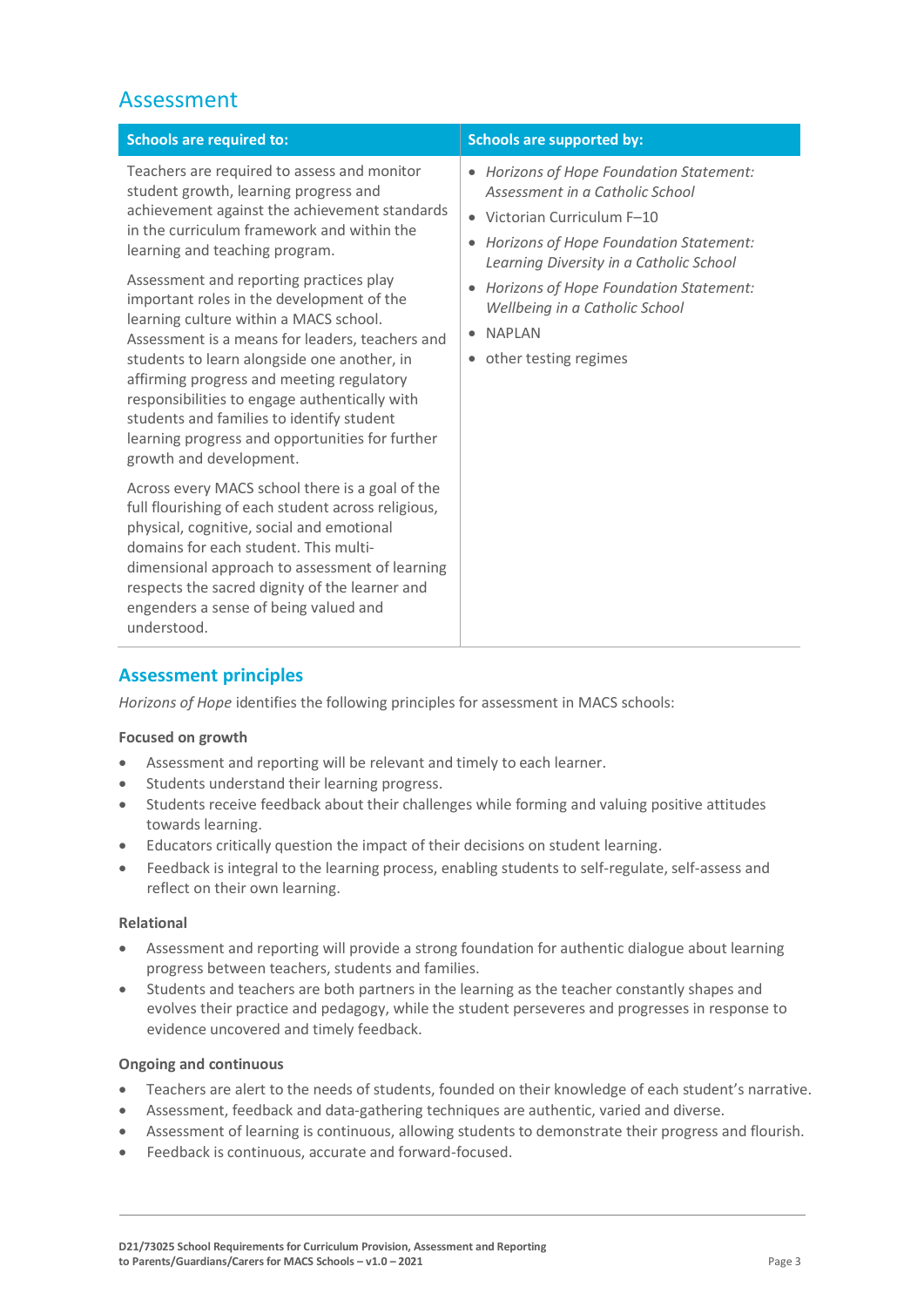# Monitoring and Reporting on Students' Performance

| <b>Schools are required to:</b>                                                                                                                                                                                                                                                                                                | <b>Schools are supported by:</b>                                                                                                            |  |
|--------------------------------------------------------------------------------------------------------------------------------------------------------------------------------------------------------------------------------------------------------------------------------------------------------------------------------|---------------------------------------------------------------------------------------------------------------------------------------------|--|
| have evidence in the form of the school's<br>policies and procedures for assessing and<br>monitoring student progress and<br>achievement, and how this is reported to<br>parents and guardians                                                                                                                                 | • Reporting Student Progress and Achievement:<br>2021 Revised Guidelines for Victorian Catholic<br><b>Schools</b><br>$\bullet$ ICON - ePlan |  |
| undertake ongoing assessment, monitoring<br>$\bullet$<br>and recording of all students' performance<br>and to report on performance, in writing, to<br>parents and guardians at least twice a year                                                                                                                             |                                                                                                                                             |  |
| report on student achievement against the<br>$\bullet$<br>relevant standards as outlined in the<br>Victorian Curriculum F-10 or other<br>accredited curriculum frameworks approved<br>for delivery by MACS.                                                                                                                    |                                                                                                                                             |  |
| In addition to written reports, it is strongly<br>advised that parents/guardians/carers/relevant<br>person be provided with opportunities to discuss<br>their child's progress with the school.                                                                                                                                |                                                                                                                                             |  |
| <b>Review of assessment and reporting practices</b>                                                                                                                                                                                                                                                                            |                                                                                                                                             |  |
| A school must document the processes used to<br>review practices for assessment and reporting.<br>This information includes the ways in which data<br>about student learning progress from a variety<br>of sources is analysed to improve student<br>growth, learning progress and to guide learning<br>and teaching programs. |                                                                                                                                             |  |
| Schools must have policies and procedures in<br>place to:                                                                                                                                                                                                                                                                      |                                                                                                                                             |  |
| maintain accurate student records<br>ensure the integrity of student assessments<br>$\bullet$<br>monitor student participation, completion<br>$\bullet$<br>rates and student outcomes.                                                                                                                                         |                                                                                                                                             |  |
| The policies and procedures must cover the<br>analysis of results and student participation.                                                                                                                                                                                                                                   |                                                                                                                                             |  |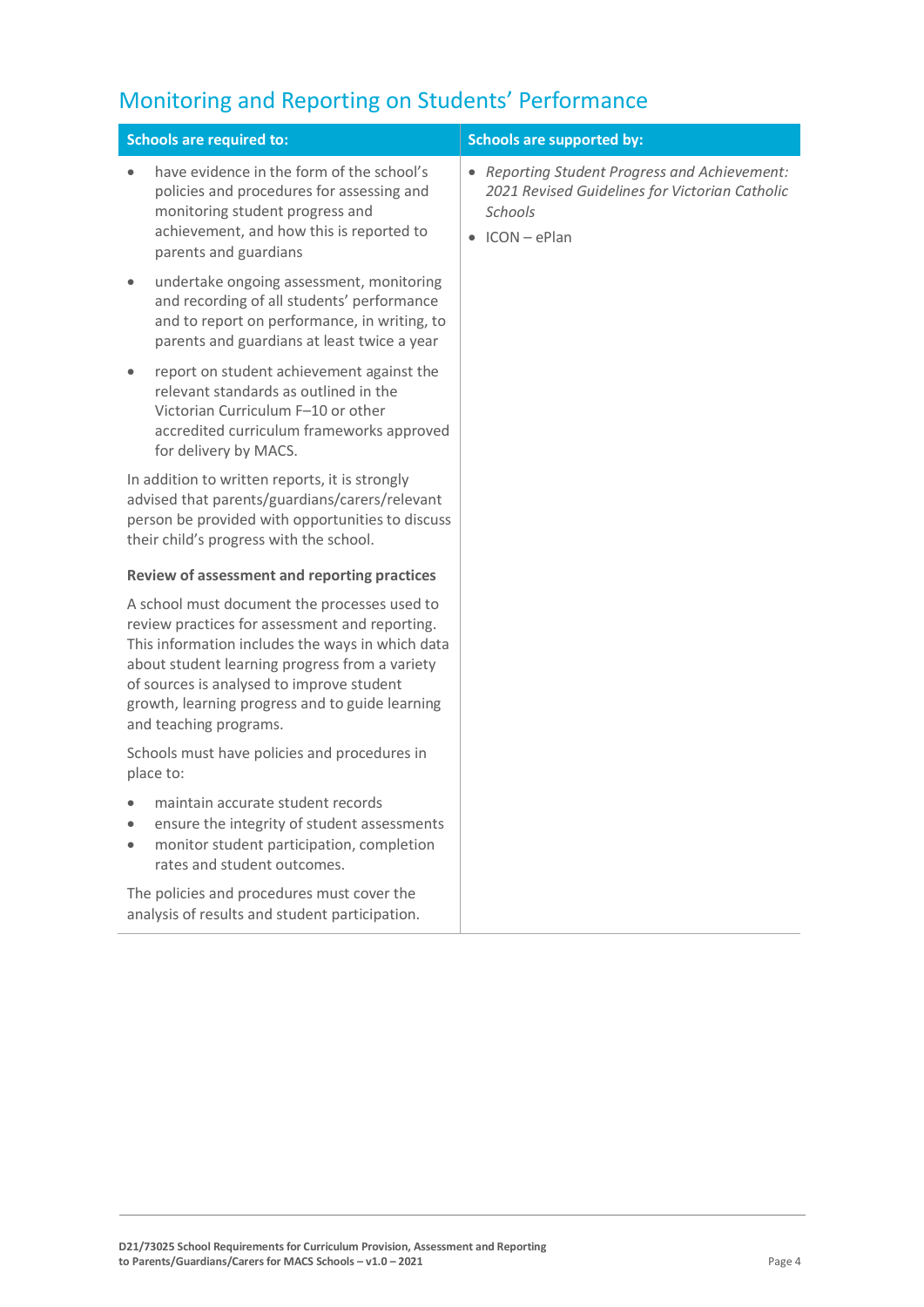# School Performance

| <b>Schools are required to:</b>                                                                                                                                                                                                                                                                                                     | <b>Schools are supported by:</b>                                                                                                                                 |
|-------------------------------------------------------------------------------------------------------------------------------------------------------------------------------------------------------------------------------------------------------------------------------------------------------------------------------------|------------------------------------------------------------------------------------------------------------------------------------------------------------------|
| monitor and report to the school community<br>$\bullet$<br>on its performance at least once per year.<br>The information must include:<br>a description and analysis of student<br>$\bullet$<br>learning outcomes achieved by the school's<br>students in statewide tests and examinations<br>in which the school participates for: | • School Improvement Survey data<br>School Improvement Framework (SIF) Rubric<br>School Improvement Framework<br>School data snapshots<br>$\bullet$ ICON – ePlan |
| the current year; and<br>if the school has been established for<br>more than two years, the previous two<br>years                                                                                                                                                                                                                   |                                                                                                                                                                  |
| a description and analysis of rates of student<br>$\bullet$<br>attendance for the year.                                                                                                                                                                                                                                             |                                                                                                                                                                  |

# Curriculum Provision – Senior Secondary

MACS schools delivering senior secondary courses to students are required to follow the requirements and regulations set out by the Victorian Curriculum and Assessment Authority (VCAA). This applies to the Victorian Certificate of Education (VCE), the Victorian Certificate of Applied Learning (VCAL) and Vocational Education and Training (VET). Any MACS school offering other accredited curriculum frameworks approved for delivery in schools by MACS, such as the International Baccalaureate (IB), is required to follow the regulations set out by the governing curriculum authority.

## **Victorian Certificate of Education (VCE)**

The VCE is a senior secondary certificate of education recognised within the Australian Qualifications Framework (AQF). It is designed to be completed over a minimum of two years, and includes general education curriculum components (VCE studies) and programs from VET qualifications. The minimum requirement for satisfactory completion of the VCE is the satisfactory completion of 16 units which must include:

- three units from the English group, including a Unit 3–4 sequence
- at least three other sequences of Unit 3–4 studies, which can include further sequences from the English group.

# **Victorian Certificate of Applied Learning (VCAL)**

The VCAL is a senior secondary certificate of education recognised within the Australian Qualifications Framework (AQF). The VCAL can include components of accredited Vocational Education and Training (VET) including Further Education (FE) qualifications from within the AQF, and VCE studies. The VCAL is accredited and issued at three award levels. VET training is a compulsory requirement for completion of VCAL certificates at Intermediate and Senior level. To be awarded any VCAL qualification, students must successfully complete a learning program that contains a minimum of 10 credits and includes:

- curriculum components that can be justified against the purpose statement for the Literacy and Numeracy Skills Strand: one credit is required for Literacy Skills and one credit is required for Numeracy Skills
- curriculum components to the value of at least one credit that can be justified against the purpose statement for each of the Work Related Skills Strand, Personal Development Skills Strand and Industry Specific Skills Strand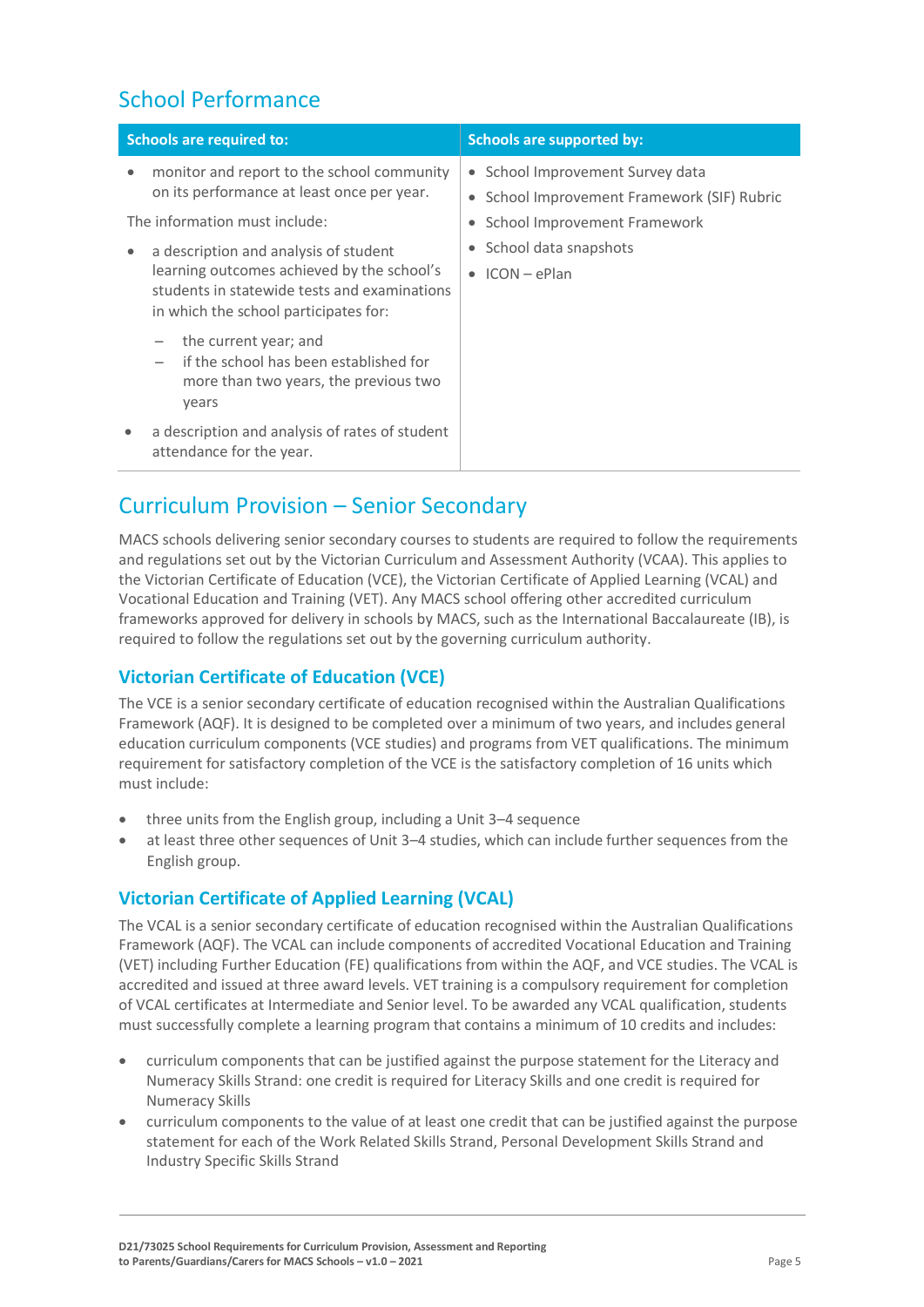- a minimum of two VCAL units, one of which must be a VCAL Personal Development Skills unit at level
- curriculum components to the value of six credits at the level of the VCAL award or above: one of which must be for Literacy Skills.

### **Vocational Education and Training (VET)**

Recognition of VET including Further Education (FE) within the VCE and VCAL ensures that students who complete all or part of a nationally recognised VET (including FE) qualification may receive credit towards satisfactory completion of the VCE or VCAL. Students would typically undertake training at Certificate II or III level. MACS schools are required to have appropriate courses, assessment, reporting and administrative processes in place to ensure students undertaking a VCE or VCAL program, and/or VET courses, have access to the necessary teaching and learning programs. The VCAA *VCE and VCAL Administrative Handbook* and the specific VCE Study Designs and/or VCAL curriculum guides and/or VET modules set out these requirements for all schools.

# Senior Secondary – Student Records and Results

MACS schools must have policies and procedures in place to ensure the integrity of assessment, the accuracy of records and the monitoring of student participation, completion rates and student outcomes in accordance with the requirements of the VCAA.

MACS schools are required to monitor patterns of student participation and completion rates, and the quality of the outcomes of students. An annual analysis of student participation, completion rates and outcomes is made publicly available through the annual report to the school community.

# Curriculum – System Improvement Processes

MACS implements a number of procedures and strategies to monitor school and student performance.

### **School data snapshots**

MACS provides every school with a summary of their school performance data each year in November via the School Data Snapshot (SDS). The SDS is constructed around five aspirations:

- 1. MACS schools are distinctively Catholic.
- 2. MACS schools demonstrate leading practices for teaching, learning and student wellbeing.
- 3. MACS schools are strong academic performers.
- 4. MACS schools are financially prudent.
- 5. MACS schools are inclusive, engage families and appeal to families.

MACS provides targeted data for each school under these five aspirations, as well as providing likeschool comparisons. The SDS assists schools to track and monitor their performance against state, system and similar school averages, as well as supporting the system to identify areas of challenge and to mobilise system resources for those schools in risk categories.

MACS develops regional heatmaps for each region which classify schools into categories of performance and forms the basis of annual regional reviews.

#### **School reviews**

MACS coordinates a school review process for schools which occurs every four years and is a key component of the School Improvement Framework (SIF). The MACS school review is conducted using the SIF rubric as the core tool. It promotes an evidence- and research-based approach to planning for improvement within the school context and across all spheres of MACS schools. Schools incorporate ongoing monitoring, deep learning and focus on their impact in order to enable continuous school improvement.